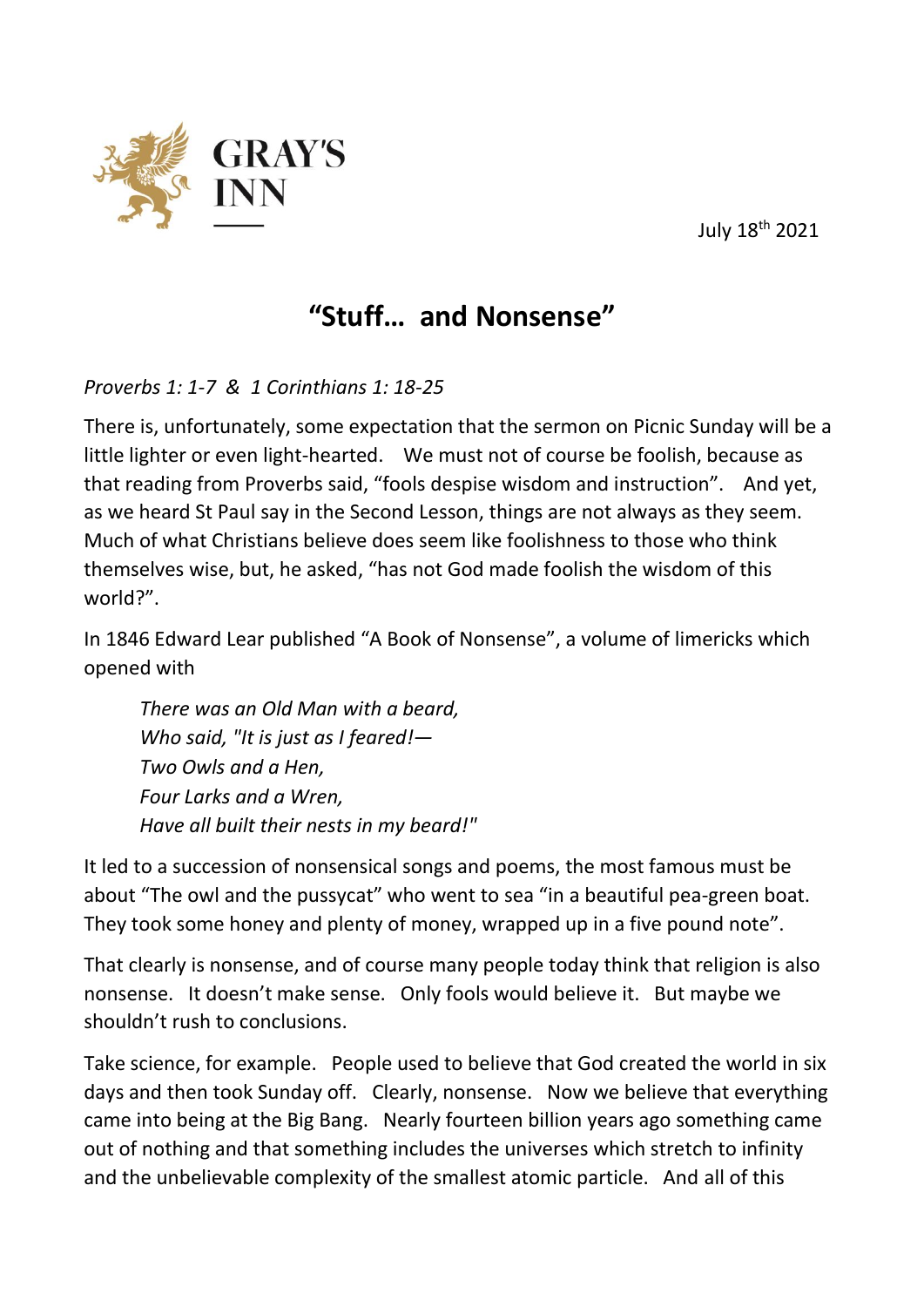happened by chance. The Oxford mathematician Roger Penrose has calculated that the probability of the emergence of a life-giving cosmos is as close to zero as anyone has ever imagined. The probability is much, much smaller than you winning the lottery jackpot every day for more days than the universe has been in existence. And all without God. Sense, or nonsense?

The second limerick in Lear's collection featured a young lady from Ryde. Although I much prefer a more modern version

*There was a young lady of Ryde Who ate a bad apple and died The apple fermented Her inside lamented And made cider inside her inside.*

Later this morning we have a baptism. His name is Asher. It used to be said that babies who died unbaptised went to hell or at least to a place called Limbo. Now that's clearly nonsense because God isn't like that. Jesus said "Let the children come to me and forbit them not, for such is the Kingdom of Heaven". These days people are more likely to say: leave it until they're older and can decide for themselves. Do they also say: we don't give the baby milk in case she wants to be a Vegan? Or we don't teach him Right and Wrong because he may want to become an Anarchist? Sense or nonsense?

*A wonderful bird is the pelican His bill holds more than his belican He can take in his beak Enough food for a week But I'm dammed if I see how the hell he can.*

We live in a world which believes that the more material goods you amass the happier you will be. Now we know that is nonsense. But we still believe it, and every marketing ploy, every TV advert, manipulates and exploits it. This car, as a status or even a sex symbol, this face cream "because you're worth it". But in reality what will make little Asher, who we're baptising this morning, happy is the love of his parents and the knowledge that he is not only their child but he is also a child of God. That's what makes sense.

Here's one from a book entitled "Limericks for clever people", so you'll have to laugh even if you don't get it.